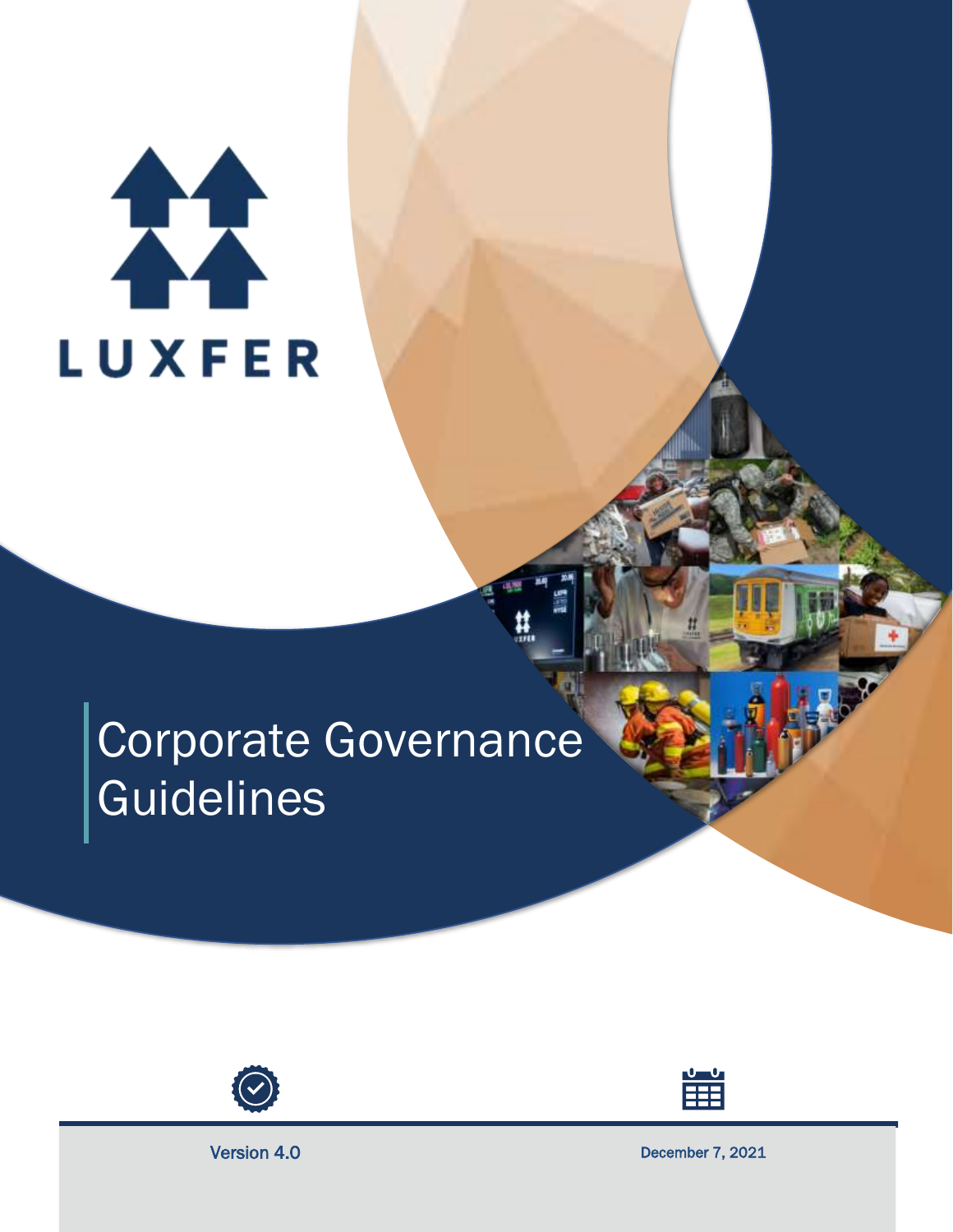# 1.0 PURPOSE

The Board of Directors of Luxfer Holdings PLC ("Luxfer" or the "Company") adopts the following guidelines to promote the effective functioning of the Board of Directors (the "Board") and to assist the Board in fulfilling its responsibilities. These guidelines describe the principles and best practices that the Board will follow in carrying out those responsibilities in order to (i) ensure that the Company is run in a transparent and ethical manner and (ii) support the Company's core objectives in furtherance of its values.

# 2.0 BOARD MATTERS

### 2.1 MEMBERSHIP

- (A) *Size of Board.* The Board believes that its optimal size is between five and ten members. The Company's Articles of Association specify a minimum and maximum number of Directors; any change to the minimum or maximum number of members would require amendment to the Company's Articles of Association and shareholder approval.
- (B) *Mix of Directors; Independent Directors.* A majority of the Directors shall satisfy the independence requirements of the Securities Exchange Act of 1934, the New York Stock Exchange, and any other regulatory authority. The Board must make an affirmative determination regarding independence of each Director annually, based upon the recommendation of the Nominating and Governance Committee, and monitor its compliance with the New York Stock Exchange rules and other applicable standards, including, as applicable, enhanced director independence requirements for members of the Boards' Committees.
- (C) *Board Membership Criteria.* The Board does not discriminate on the basis of gender, sexual orientation, race, religion, national origin, or any other protected characteristic in selecting Director candidates. The Board seeks members from diverse professional backgrounds, who have a broad spectrum of experience and a reputation for integrity. Directors should have experience working in positions with a high degree of responsibility, having been or currently being leaders in companies or institutions with which they were or are affiliated, and be selected based upon contributions they can make to the Board. Directors should plan to make a significant time commitment to the Company and demonstrate a willingness and ability to prepare for, attend, and participate in all Board and Committee meetings.
- (D) *New Directors.* The Nominating and Governance Committee has, as one of its responsibilities, the duty to recommend Director candidates to the full Board. The Nominating and Governance Committee will maintain an orientation program for new Directors.

#### (E) *Term Limits; Retirement; Resignation.*

(i) Term Limits. Non-Executive Directors should offer to resign from the Board after nine years of service. Whether the resignation is accepted by the Board is a matter to be determined by the Nominating and Governance Committee and the Board as a whole. The Board believes this is a matter to be decided in each individual instance. Included within the Company's Articles of Association is also a mandatory provision that at least one third of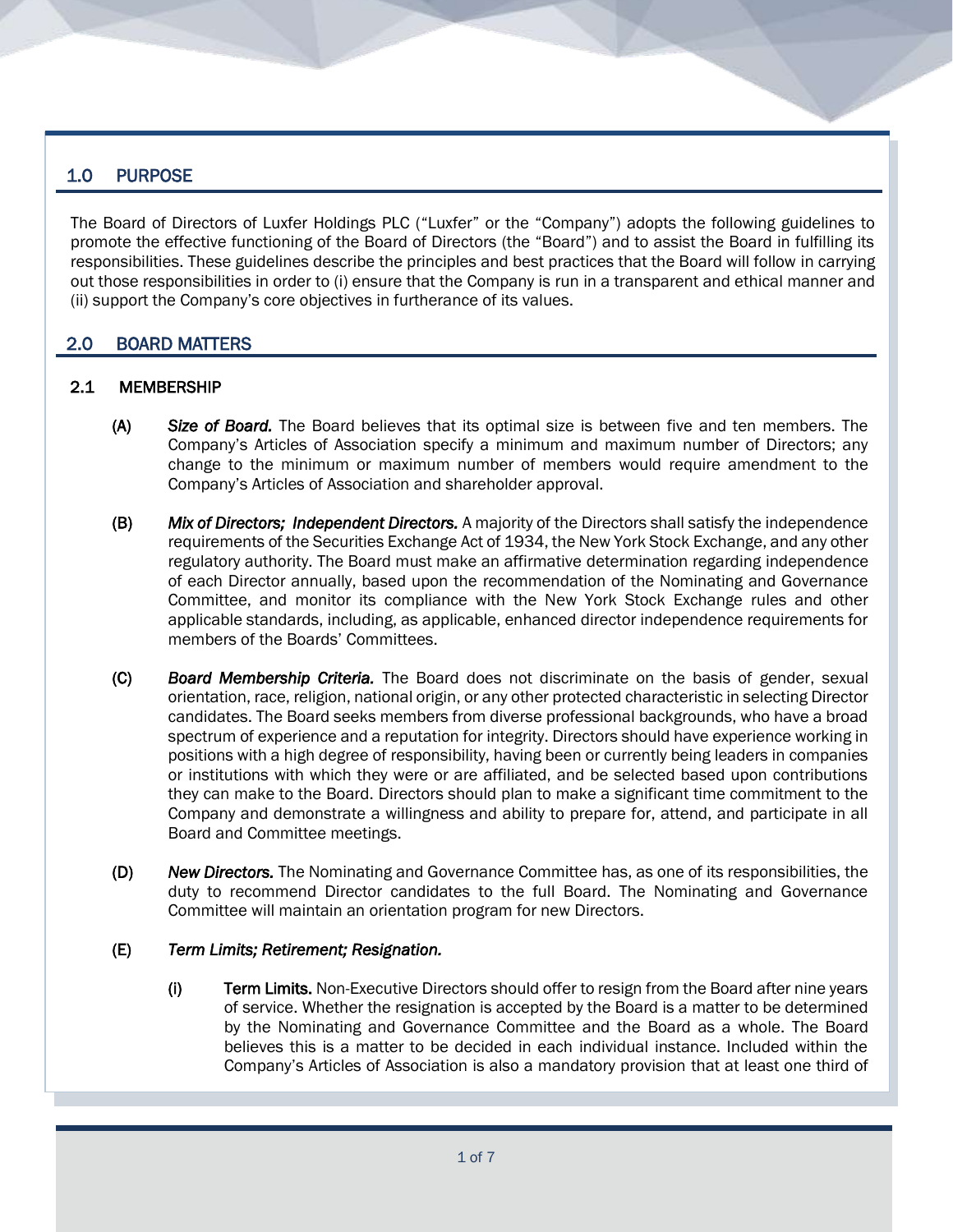the Directors stand for re-election on a rotating basis at the Annual General Meeting (although general practice is that all Directors stand for re-election at each Annual General Meeting).

- (ii) Resignation Policy; Executive Directors. Executive Directors shall offer to resign from the Board, and the boards of all subsidiaries and affiliates of the Company on which they serve, upon their resignation, removal, or retirement as an Executive Officer of the Company. Whether the resignation is accepted by the Board is a matter to be determined by the Nominating and Governance Committee and the Board as a whole. The Board believes this is a matter to be decided in each individual instance.
- (iii) Directors Changing Their Present Job Responsibilities. The Board expects Directors to offer to resign from the Board upon a change in their business position, including, without limitation, a substantial change in their responsibilities or retirement from the position on which their original nomination was based. Whether the resignation is accepted by the Board is a matter to be determined by the Nominating and Governance Committee and the Board as a whole. The Board believes this is a matter to be decided in each individual instance.
- (iv) Retirement Age. When a Director reaches the age of 73, the Director shall offer to resign from the Board. Such offer shall be effective as of the Company's first Annual General Meeting after such time and annually thereafter. The Nominating and Governance Committee shall review the Director's continued qualifications and contributions to the Board and recommend to the Board any action to be taken in connection with such offer.

# 2.2 CONDUCT

### (A) *Board Meetings.*

- (i) Selection of Agenda Items and Executive Sessions. The Chief Executive Officer and the Company Secretary, with input from the Board Chair and the other Directors, shall establish the agenda for the Board meetings. The Non-Executive Directors will meet in executive session during each of the Board's regularly scheduled meetings, without any Executive Directors or other members of the Company's management present. The Board Chair or such individual's designee will preside at the executive sessions.
- (ii) Distribution of Materials. The Company shall distribute, sufficiently in advance of meetings to permit meaningful review, materials for use at Board meetings. Normally, distribution should not occur less than five business days before the related Board or Committee meeting, although the Directors and Committee members acknowledge that this deadline may not always be possible. The Directors should review and understand the materials provided prior to Board meetings and keep abreast of any economic, business, and management news and trends in the Company's competitive environment.
- (iii) Attendance of Non-Directors. The Board believes that attendance of key Executive Officers at appropriate portions of Board and Committee meetings augments the meeting process, and the Board may call upon such individuals from time to time, as deemed necessary or desirable.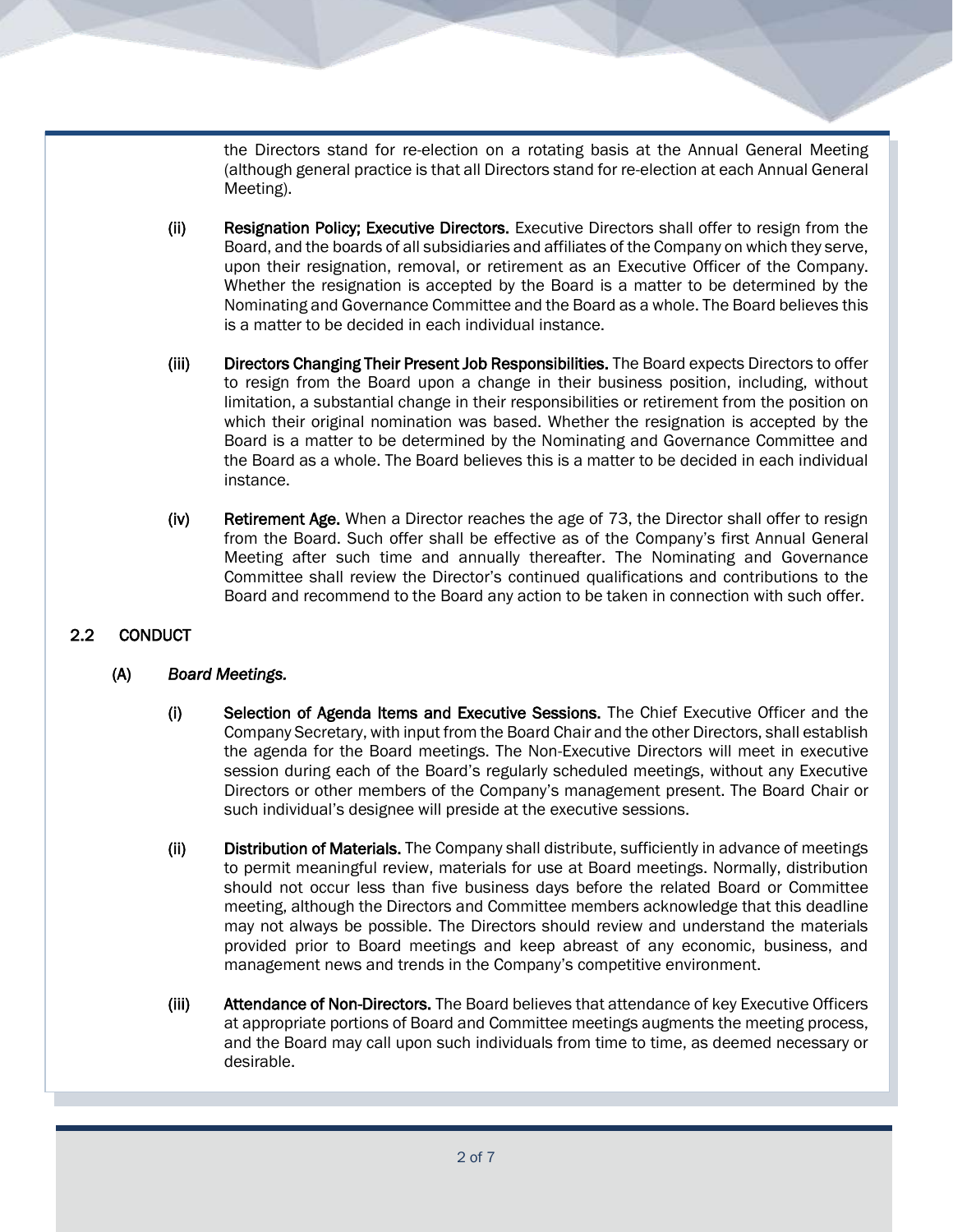- (iv) Number of Meetings; Attendance and Preparation. The Board of Directors shall hold a minimum of four physical meetings per year. Directors are expected to attend all meetings and review all meeting materials distributed to them in advance of the meetings. Directors are expected to be physically present at all meetings, including the Annual General Meeting, unless extenuating circumstances dictate otherwise. Telephone conference, video conference, or similar communication equipment attendance at a meeting may be permitted, but in-person attendance is preferred and is expected to be the norm.
- (B) *Conflicts of Interest.* Directors are expected to avoid any action, position, or interest that conflicts with an interest of the Company or gives the appearance of a conflict. Annually, the Company solicits information from Directors in order to monitor potential conflicts of interest, and Directors are expected to always be mindful of their fiduciary obligations to the Company. In the event that any action, position, or interest could give rise to a conflict, Directors should consult the Board Chair or the Nominating and Governance Committee, as appropriate, who will review such matter with the Board of Directors or legal counsel as necessary.
- (C) *Compliance.* Directors are expected to comply with all statutory duties imposed by the Companies Act 2006, the rules and regulations set forth by the U.S. Securities and Exchange Commission and New York Stock Exchange, and any other applicable rules or regulations. These duties include, but are not limited to, acting to promote the success of the Company as a whole and exercising reasonable care, skill, and diligence. Directors are also expected to comply with all Board and Company policies and procedures.
- (D) *Consulting Agreements with Directors.* The Board believes that the Company should not enter into paid consulting arrangements with Non-Executive Directors or their employers, unless such arrangement is in the best interest of the Company and its members as a whole and explicit Board approval has been sought. Such approval may, in appropriate circumstances, be granted within specific parameters, on an annual basis.
- (E) *Compensation Review.* The Remuneration Committee will annually review and, when it deems appropriate, recommend to the full Board changes in Director compensation and benefits.
- (F) *Assessing Board and Committee Performance.* The Board is committed to continuous improvement, and a self-assessment of the Board and each Committee is conducted annually. This function is overseen by the Nominating and Governance Committee, although the assistance of independent advisors is permitted. This process is designed to identify areas of particular effectiveness or areas where improvement could be made. The results of the assessment and any recommendations are discussed by the full Board, its Committees, and the Nominating and Governance Committee.
- (G) *Access to Senior Management.* The Board shall have complete and open access to senior members of management. The Chief Executive Officer shall invite key employees to attend those Board sessions at which the Chief Executive Officer believes they can meaningfully contribute to Board discussion.
- (H) *Interaction with Third Parties.* The Board believes that management should speak for the Company and the Board Chair should speak for the Board.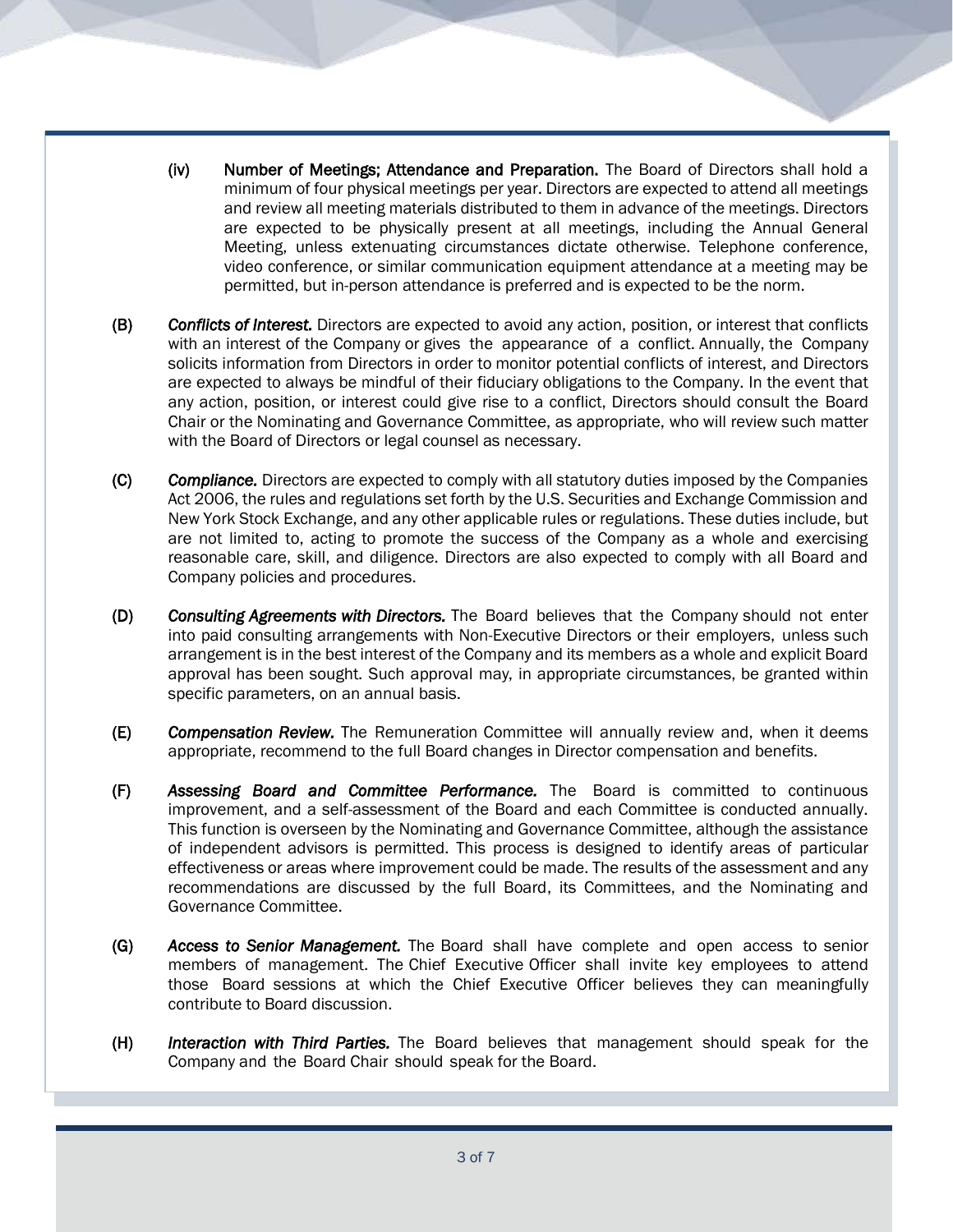- (I) *Shareholder Communication with Directors.* Shareholders and other interested parties may communicate with the full Board, Non-Executive Directors as a group, or individual Directors, including the Board Chair, by providing such communication in writing to the Company Secretary, who will provide the communication to whom it is addressed in accordance with established protocol.
- (J) *Confidentiality.* In accordance with the Directors' fiduciary duties, confidentiality of information and deliberations is imperative. Directors are required to protect and hold confidential all non-public information and not disclose confidential information outside of the Company, except with authorization from the Board or as otherwise required by law.
- (K) *Board Resources.* The Board shall have the authority to obtain advice and seek assistance from legal, accounting, and other advisors and consultants. The Board shall determine the extent of funding necessary for the payment of compensation to any advisor and/or consultant retained to advise it, and the Company shall provide appropriate resources.
- (L) *Chair of the Board.* The Board Chair shall be appointed from among the Non-Executive Directors and shall be selected by the Non-Executive Directors based upon the recommendation of the Nominating and Governance Committee. The duties of the Board Chair are included within, but not limited to the items in, the Company's Articles of Association. The Board Chair position shall be reviewed periodically, but no less frequently than once every three (3) years, in consultation with the Nominating and Governance Committee. In conducting such review, the Board shall consider the benefits of periodic rotation of the Board Chair; the importance of experience, continuity, and effective Board leadership under the given circumstances; and the Directors' commitments, expertise, and interest in serving as Board Chair.
- (M) *Succession Planning.* The Nominating and Governance Committee will be responsible for succession planning for both Executive and Non-Executive Directors, and, in particular, the key roles of Board Chair, Chief Executive Officer, and Chief Financial Officer. Succession plans should be reviewed periodically with the Chief Executive Officer and any recommendations will be made to the Board.
- (N) *Strategic Planning.* In order to ensure appropriate oversight and involvement of the Directors, in particular those that are considered to be independent in line with the requirements of the Securities Exchange Act of 1934, the Board will annually review the Company's strategic plan with the Chief Executive Officer and other appropriate members of management.
- (O) *Transactions with Directors.* The Company does not engage in transactions with Directors or their affiliates, other than employment transactions with the Chief Executive Officer or any other Executive Director, or those otherwise permitted by law or other authority. Each Director should make the Board Chair or Chair of the Audit Committee aware of any transactions involving the Company or any subsidiaries in which he or she has a financial interest that is different from, or in addition to, the interests of the Company's shareholders generally, so that appropriate measures may be implemented.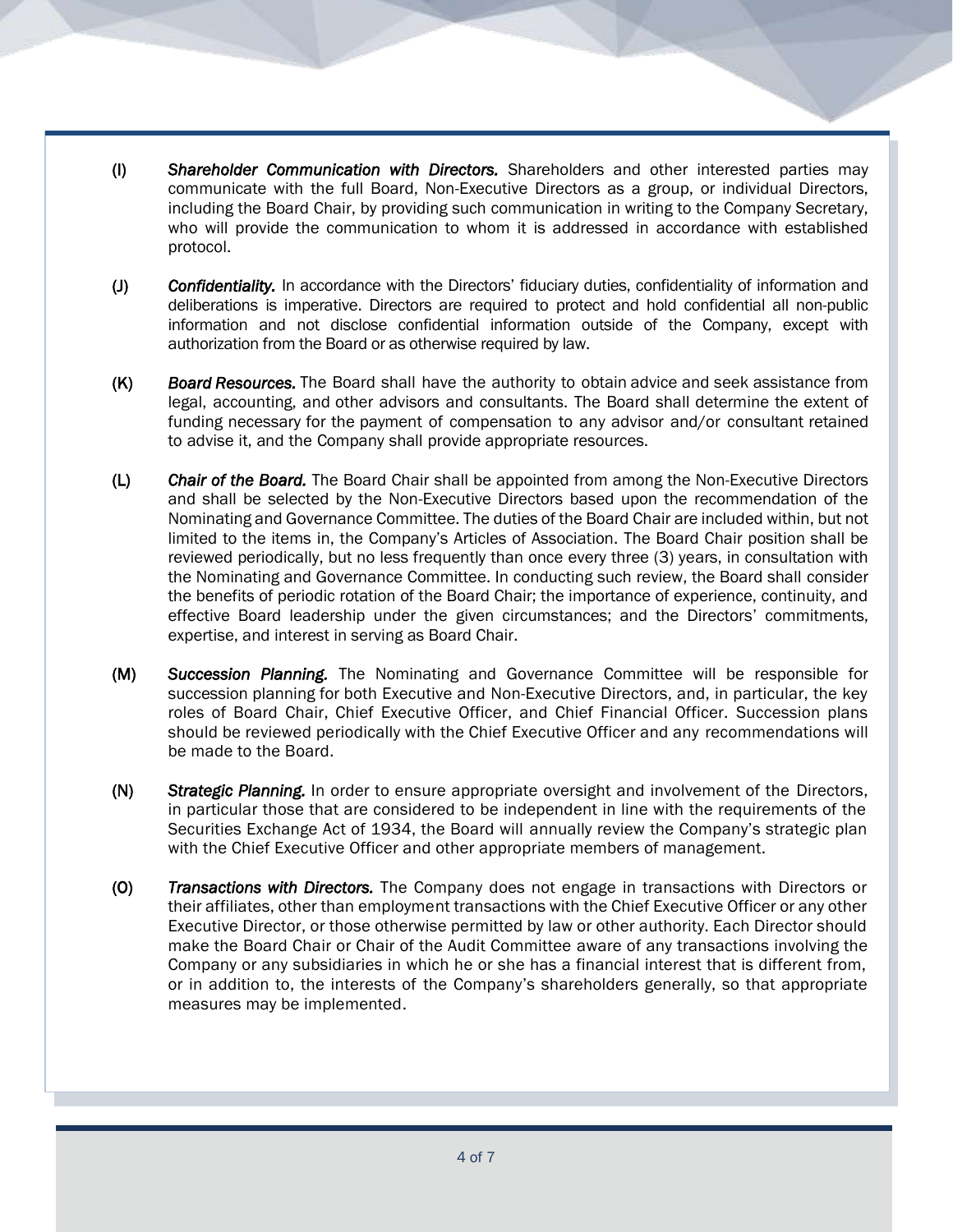### (P) *Service by Senior Executives and Directors on Other Company Boards.*

- (i) Senior Executive Officer Service on Other Boards. The Board believes that, in general, Senior Executive Officers of the Company should devote their full business time and attention to the operation and management of the Company. However, the Board recognizes that members of management and the Company itself will benefit from service on other company boards. It is the Board's policy to encourage such membership in appropriate cases. If any Senior Executive Officer desires to join another company board, they should advise the Chief Executive Officer of their desire to do so, prior to agreeing to be considered for nomination. The Chief Executive Officer will consider whether or not such person and the Company will benefit from that person's service on such company's board and if membership will interfere with or detract from such person's responsibilities to the Company. If acceptable, the Chief Executive Officer will then recommend such membership for consideration and final decision by the Nominating and Governance Committee, which will consider, among other things, whether the membership would present any inappropriate liability or conflicts of interest. If the Chief Executive Officer desires to join the board of another company, they should advise the Chair of the Nominating and Governance Committee, who will review such proposal with the rest of the Committee and the Board, as appropriate. This policy is not intended to discourage the Chief Executive Officer from serving on the board of another company; however, it is the Company's general guideline that the Chief Executive Officer shall not serve on the board of more than two public companies, including Luxfer, and one private company, non-profit organization, or educational institution. The foregoing guideline may be waived, in appropriate circumstances, by the Nominating and Governance Committee and/or Board.
- (ii) Director Service on Other Boards. Each Director is expected to ensure that other existing and future commitments, including service on other company boards, do not materially interfere with the Director's service to the Company. All memberships on other company boards by Directors will be considered and decided by the Nominating and Governance Committee, after consideration of applicable independence guidelines and conflicts of interest. The Nominating and Governance Committee has delegated authority for review and approval of such decisions to its Chair, who maintains the discretion to refer the matter to the full Committee for determination. Consistent with external investor and proxy advisor guidance, Luxfer has established the below-listed guidelines with respect to Director service on other boards. The Chief Executive Officer shall not serve on the board of more than two public companies, including Luxfer, and one private company, non-profit organization, or educational institution. Non-Executive Directors shall not serve on the board of more than three public companies, including Luxfer. In addition to these memberships, Non-Executive Directors may also serve on advisory boards of private companies, non-profit organizations, or educational institutions with the permission of the Nominating and Governance Committee. Directors should use their judgement, in consultation with the Nominating and Governance Committee Chair and in light of all other commitments, in accepting directorships of other companies, non-profit organizations, or educational institutions to allow sufficient time and attention to matters relating to the Company. The foregoing guidelines may be waived, in appropriate circumstances, by the Nominating and Governance Committee should the Committee determine that a Director's membership on such board does not interfere with the Director's service to the Company and/or is beneficial to the Director's experience and thus the Company.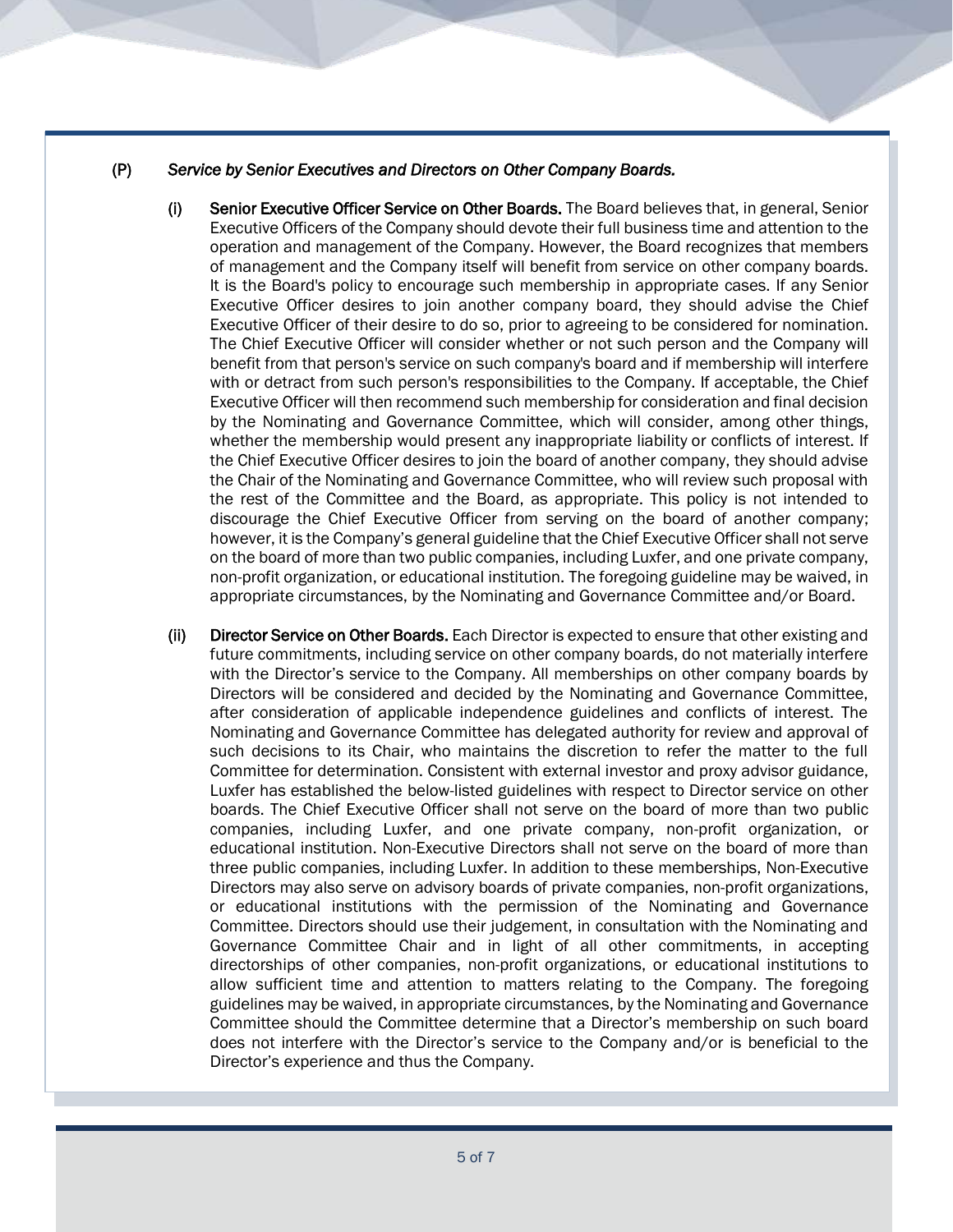# 3.0 COMMITTEE MATTERS

#### 3.1 BOARD COMMITTEES; COMMITTEE CHARTERS

The Board currently has three standing committees: Audit, Nominating and Governance, and Remuneration (together, the "Committees"). Each of the Committees shall consist of three or more Directors, each of whom shall satisfy the independence (and, in the case of the Audit Committee, the financial literacy and experience) requirements of the Securities Exchange Act of 1934, the New York Stock Exchange, and any other regulatory requirements. Each Committee shall meet in executive session during a portion of each of its regularly scheduled meetings.

Each Committee shall have a written charter outlining its responsibilities. The Charters of the Audit, Nominating and Governance, and Remuneration Committees will be made available on the Company's website. All committee actions must be ratified by the Board before becoming effective, unless taken pursuant to an express delegation of authority.

### 3.2 ROTATION OF COMMITTEE ASSIGNMENTS AND CHAIRS

Each Director should be a member of at least one and utmost two Committees. Committee assignments and the designation of Committee Chairs should be based on the Directors' knowledge, interests, and areas of expertise. The Board does not favor mandatory rotation of Committee assignments or chairs. The Board believes experience and continuity are more important than rotation. Directors and Chairs should be rotated only if rotation is likely to increase Committee performance. Notwithstanding the foregoing, the Board shall review Committee assignments and designation of Committee Chairs at least once every three (3) years, in consultation with the Nominating and Governance Committee. In conducting such review, the Board shall consider the benefits of periodic rotation of Committee members; the importance of experience, continuity, and fresh perspective in Committee service under the given circumstances; and the Directors' commitments, expertise, and interest in serving on specific Committees or as Committee Chair.

### 3.3 FREQUENCY OF COMMITTEE MEETINGS; ATTENDANCE

Each Committee Chair shall determine the frequency of meetings of their respective Committee, consistent with any requirements contained in such Committee's Charter. Committee members are expected to be physically present at all meetings. Telephone conference, video conference, or similar communication equipment attendance at a meeting will be permitted, but in-person attendance is preferred and is expected to be the norm.

### 3.4 COMMITTEE DUTIES

Each Committee has the powers and responsibilities set forth in its respective Charter, which are available on the Company's website.